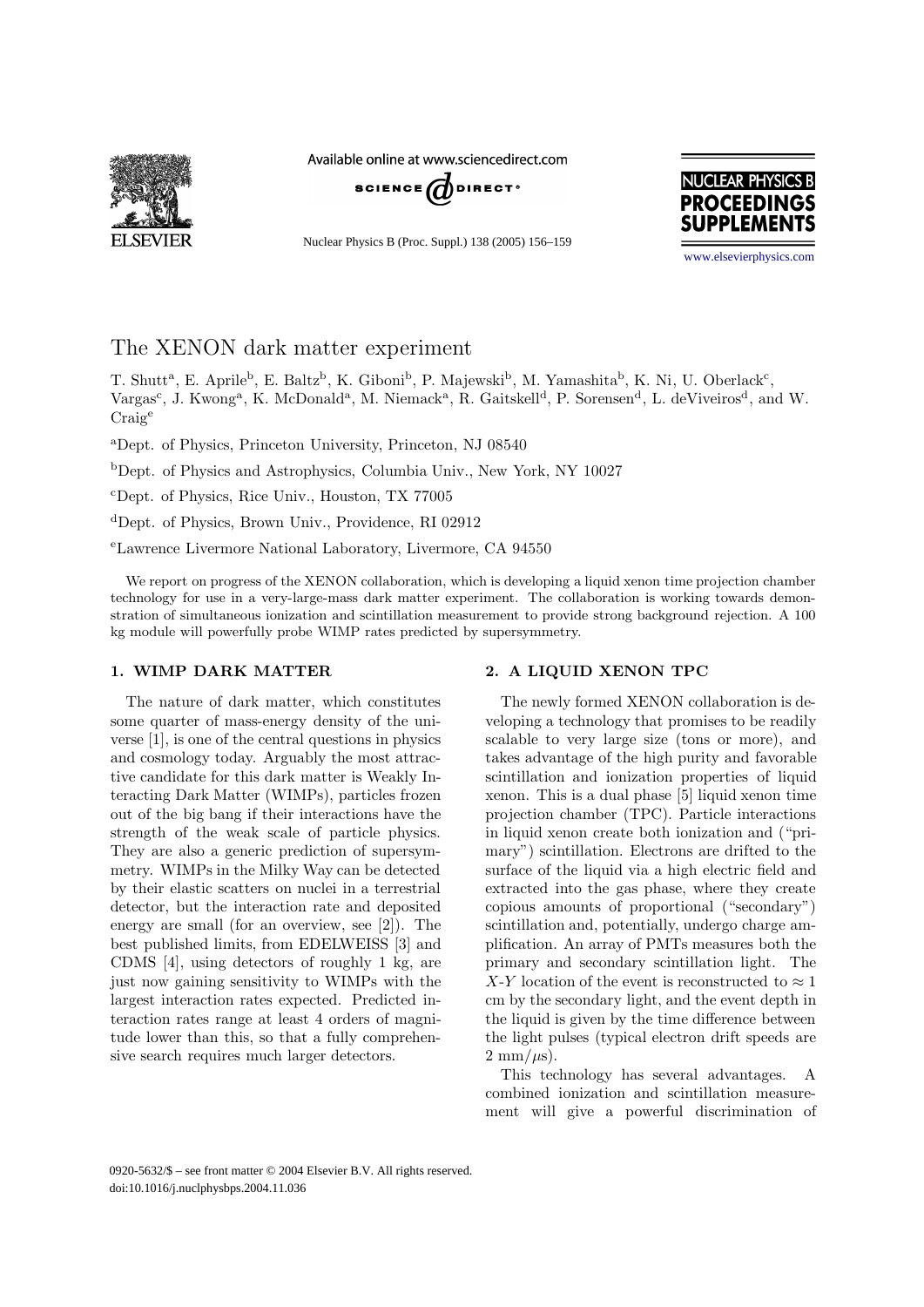background electron recoils from nuclear recoils caused by WIMPs; nuclear recoils suffer a strong deficit of ionization because of recombination in their high-charge-density, short-length tracks. Ionization has been measured by alphas [6], which have similar charge density to nuclear recoils, though it has not yet been demonstrated for nuclear recoils. Xe is also readily purifiable and therefore free of most troublesome radioactive backgrounds, with the exception of  ${}^{85}$ Kr (see below). The materials of detector construction are all low in radioactivity, with the exception of

inherently scalable to large size. The primary challenge in this technology is the low thresholds needed for dark matter detection. For the ionization signal, proportional scintillation in the gas phase will allow measurement of single electrons. The efficiency of photon collection for the primary scintillation signal is maximized primarily by use of a CsI photocathode at the bottom of the detector [7]. It is also enhanced by a PTFE can which contains the liquid Xe and has 90-95% reflection [8] for the 175 nm scintillation light, and by using a high-transparency wire grid to define the electric fields.

PMTs. Finally, the construction techniques are

### **3. CURRENT PROGRESS**

Though most elements of the technology have been demonstrated separately by various groups, it remains a formidable challenge to bring all the necessary pieces together. The XENON collaboration brings a history of experience to attacking this challenge. The Columbia group is one of the world's mosted experienced with liquid Xe detectors, in particular with the LXEGrit gamma-ray astrophysics TPC [9]. Rice shares in this experience, and the Brown and Princeton groups have extensive experience in dark matter detector development [4] and low-background techniques.

Several prototype detectors have been constructed and tested at Columbia, with assistance from the collaboration. The goal is demonstration of nuclear recoils discrimination by making the first measurement of ionization for nuclear recoils.

Ionization and scintillation produced by

gamma rays has been measured In a small dual phase detector (active liquid volume of 4 cm Ø and 1 cm deep) with a single PMT and a Teflon can. This system demonstrated electron transmission from liquid to gas and proportional scintillation in the gas phase.

A larger detector, with liquid Xe only, have been used to study charge collection and operation of PMTs in liquid, using a variety of gamma ray sources. Charges were measured with a charge-sensitive amplifier, while two PMTs at either end of the drift space measured scintillation. The drift length is given by the time between photon and ionization signals. Electron liftetimes of  $\approx 1$  ms (equivalent to  $\approx$  m drift lengths) have been demonstrated at kV/cm fields. In addition, several different PMTs were successfully operated in liquid Xe. A key element of this chamber is a recirculating Xe purification system: liquid xenon is removed from the bottom of the chamber, separately evaporated, purified with getters, and recondensed in a continuous process.

We have been testing PMTs from Hammamatsu that meet the twin requirements of low radioactivity and capability of operating at LXe temperatures. This work builds on development of a LXe capable PMT, the R6041 that was done for the LXeGrit TPC [9], and development of low background PMTs for the XMASS experiment [10]. The current model R8778 has a  $K/U/Th$ radioactivity of 140/18/7 mBq/2 PMT, substantially better than previous low-background PMTs. Ceramic bases that are compatible with use in ultra-pure liquid Xe have been demonstrated.

We are now constructing a 13 cm  $\varnothing$ , 10 Kg module with 7 PMTs, for which we will have a CsI photocathode. The cryostat uses a pulse tube refrigerator, and it has been successfully operated with  $\leq 50$  mK temperature stability. When the device is operated with the CsI, proportional scintillation in the gas will cause an electron pulse that must be gated to avoid runaway feedback. We are developing a gating system based on fast switching of the electric field used to extract charges from the liquid. We are also developing precision measurement and control of the liquid Xe level.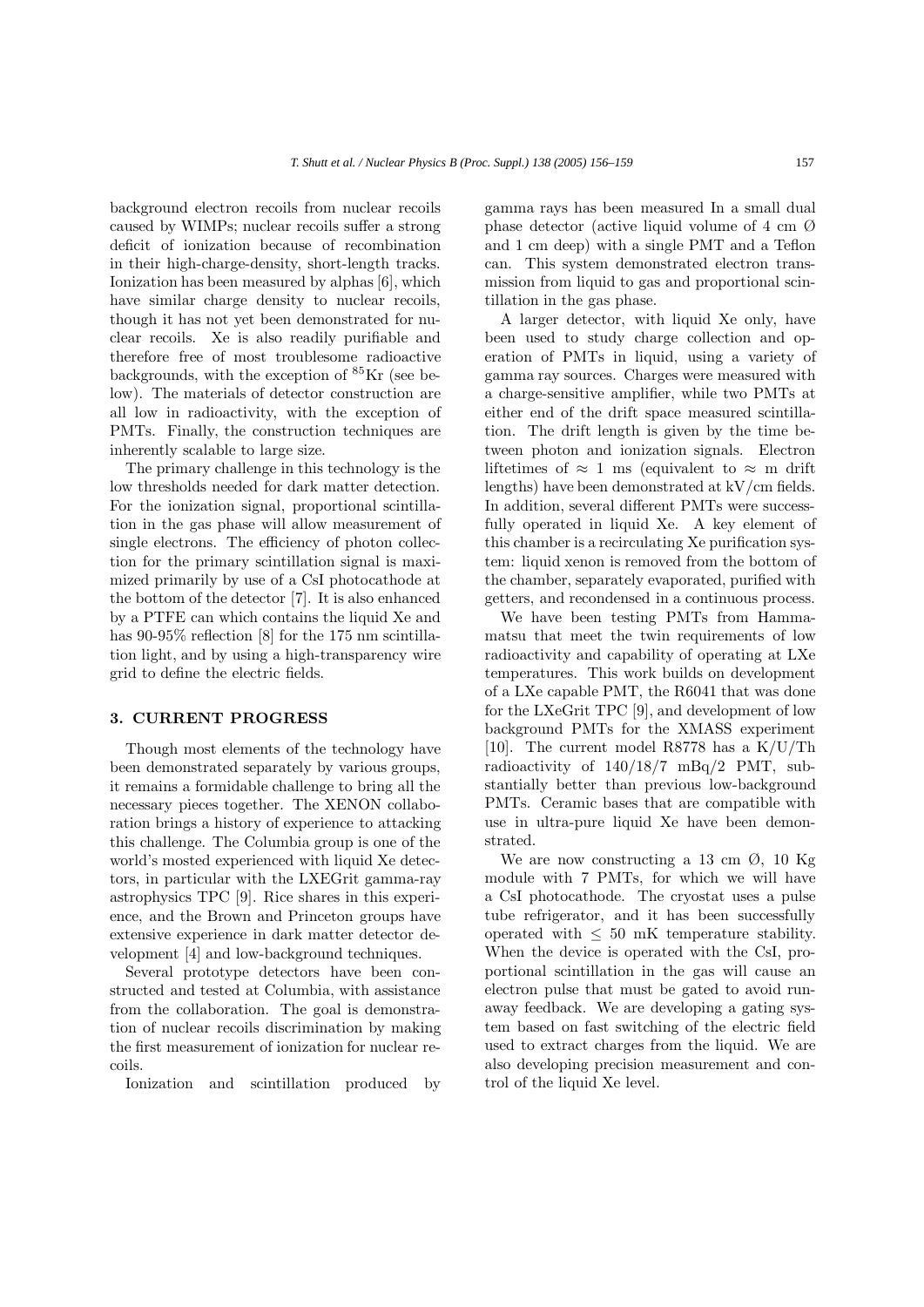There are also several long-range developments. Two aim to use charge multiplication and measurement in the gas phase. Combined with the CsI photocathode, this eliminates the PMTs which by far are the most radioactive elements in the current design. Standard charge multiplication on a multi-wire grid is being studied at Princeton, and initial results with room temperature gas look promising. The Rice group is studying charge multiplication use GEMs, which also hold the possibility of having a CsI surface on the first GEM, aiding in the primary scintillation measurement. Both Princeton and Rice have constructed LXe cryostats. The Brown group is studying a new photomultiplier tube based on a micro-channel plate, which holds the promise of very low radioactivity segmentation, and favorable geometry.

Radioactive <sup>85</sup>Kr is the most problematic of all potential contaminants, as it is chemically very similar to Xe. We are developing a technology for the separation of Kr from Xe based on charcoal column chromatography [11]. Kr, in a helium carrier gas, propagates 20 times more slowly than Xe in an adsorption column, allowing separation. Preliminary chromatographic measurements indicate that technique is promising.

#### **4. TOWARDS A 100 KG DETECTOR**

We have completed a preliminary design of a 100 kg detector. The inner LXe volume is 50 cm, 30 cm deep with 180 kg material, of which the inner 120 kg is fiducial. A key feature is a 5 cm thick active LXe shield that completely surrounds the central detector, serving as an effective veto of gamma radiation from the PMTs. The separation is made by a UV reflective PTFE can, and closes with metal end caps. Only those photons that penetrate to the inner fiducial volume, Compton scatter at low angle, and then escape through the inner detector and shield are a potential background. The added thickness of the active shield reduces this rate significantly. The simulated background in fiducial volume, assuming a 99.5% rejection of electron recoil backgounds, is below 1x10*−*<sup>5</sup> counts/kg/keV/day. This 100 kg module could operate for three months with negligi-



Figure 1. Current WIMP limits and the expected performance of 100 Kg and 1 ton version of the XENON experiment

ble background, setting a WIMP-nucleon crosssection limit of  $\sigma = 2x10^{-45}$  cm<sup>2</sup>. As shown in figure 1, this is some 3 orders of magnitude better than the current best, and it is deep into the expected interaction rates from supersymmetry. A 10 module array would, also with negligible background, be able to measure 20 WIMP events at  $\sigma=2x10^{-46}~\mathrm{cm}^2$ 

#### **REFERENCES**

- 1. C.L. Bennet *et al.*, Ap. J. Suppl. 148 (2003) 1.
- 2. G. Jungman, M. Kamionkowski, and K. Griest, Phys. Reports 267 (1996) 195.
- 3. astro-ph/0310657.
- 4. CDMS Collaboration, Phys. Rev. D 66 (2002) 122003.
- 5. B.A. Dolgoshein, V.N. Lebedenko, and B.U. Rodionov, JETP Lett. 11 (1970) 513.
- 6. E. Aprile, R. Mukherjee, and M. Suzuki, NIM A 307 (1991) 119.
- 7. E. Aprile *et al.*, NIM. A 343 (1994) 129.
- 8. M. Yamashita, Ph.D. Thesis, Waseda Univ. (2003).